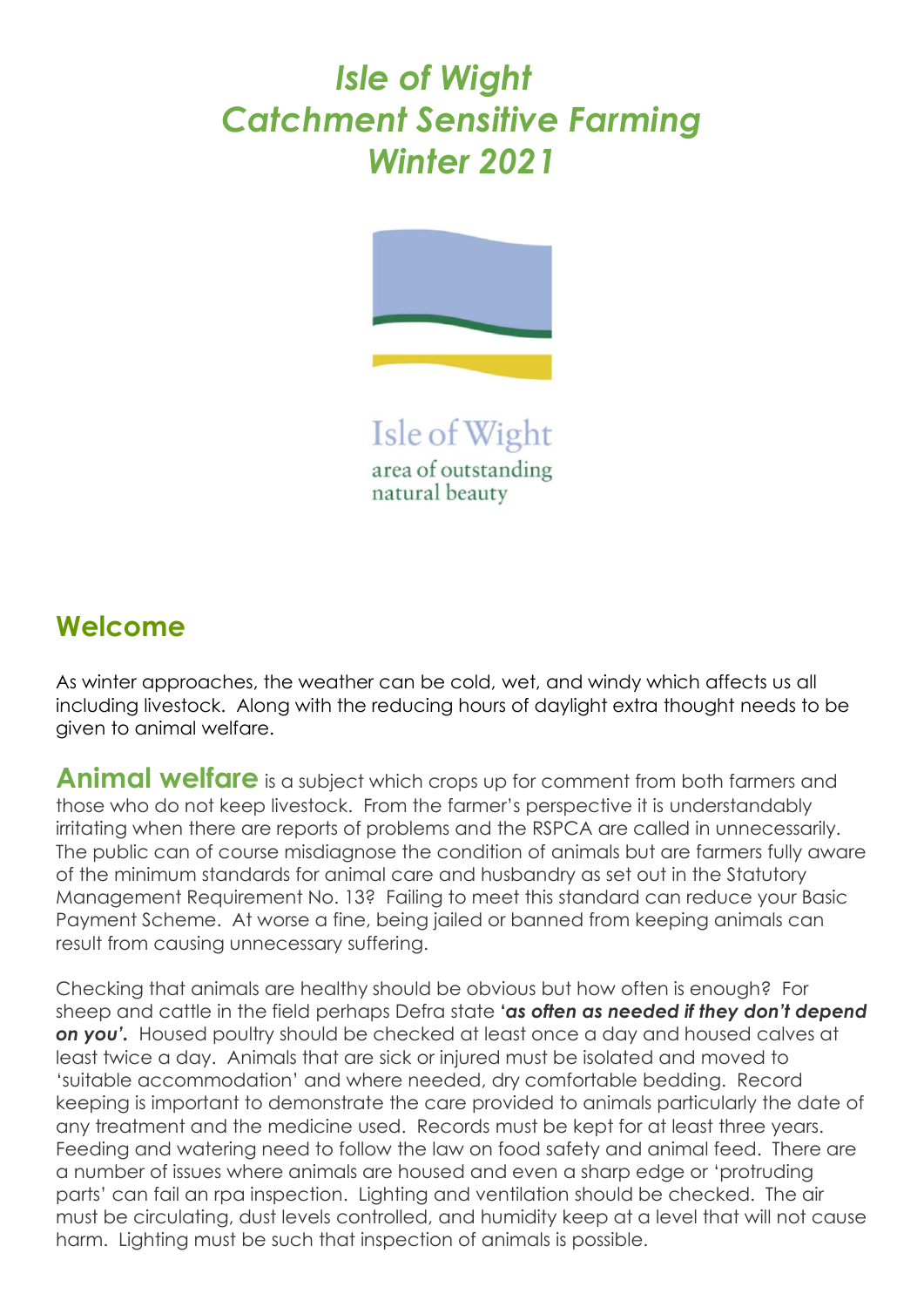## **An early Christmas gift?**

The Farming Equipment and Technology Fund is now open for applications and offers grants of between £2,000 and £25,000 for equipment that will improve sustainable agricultural, horticultural and forestry productivity. As usual the application window for this first round comes round swiftly, closing at midday on 7th January 2022. Claims must be submitted by 30th September next year.

There are 120 eligible items available for funding, but care must be taken that the item you are seeking matches the specification.

Some items stand out which go hand-in-hand with catchment sensitive farming:

- Cover crop roll (3m or 6m)- Front mounted to terminate and/or bruise cover crops ahead of direct drill.
- Shallow injection systems (3m or 6m) to incorporate slurry under the soil surface. This would fit to a slurry tanker or attach to flexible pipe/umbilical system.
- Rainwater harvesting (tank size 5,000I 50,000I) this would be to collect water from roofs for use on the farms or nursery. A two-stage pre-filter would be included along with a distribution pump and UV filter.
- Electric fencing package this equipment, including solar power panels is to assist in delivering mob/regenerative/rotational grazing on pasture, cover crops or temporary leys.

**Farming in Protected Landscapes** - This grant scheme, administered by the Island's Area of Outstanding Natural Beauty (AONB), is continuing to roll out funding for a wide range of farm-based projects. It looks likely that finding will continue during this and the next two financial years, but a high uptake will confirm to Defra that farmers are keen to support environmental management across the Island's landscape. See https://www.wightaonb.org.uk/farming-in-protected-landscapes/ where the application form can be completed or printed for posting to the AONB.

CSF can arrange a completely free visit by qualified external consultants to advise on soil and nutrient management planning, slurry/manure handling storage, machinery testing and calibration (fertiliser and manure spreaders), soil sampling and slurry/manure sampling and analysis. Contact us for further details.